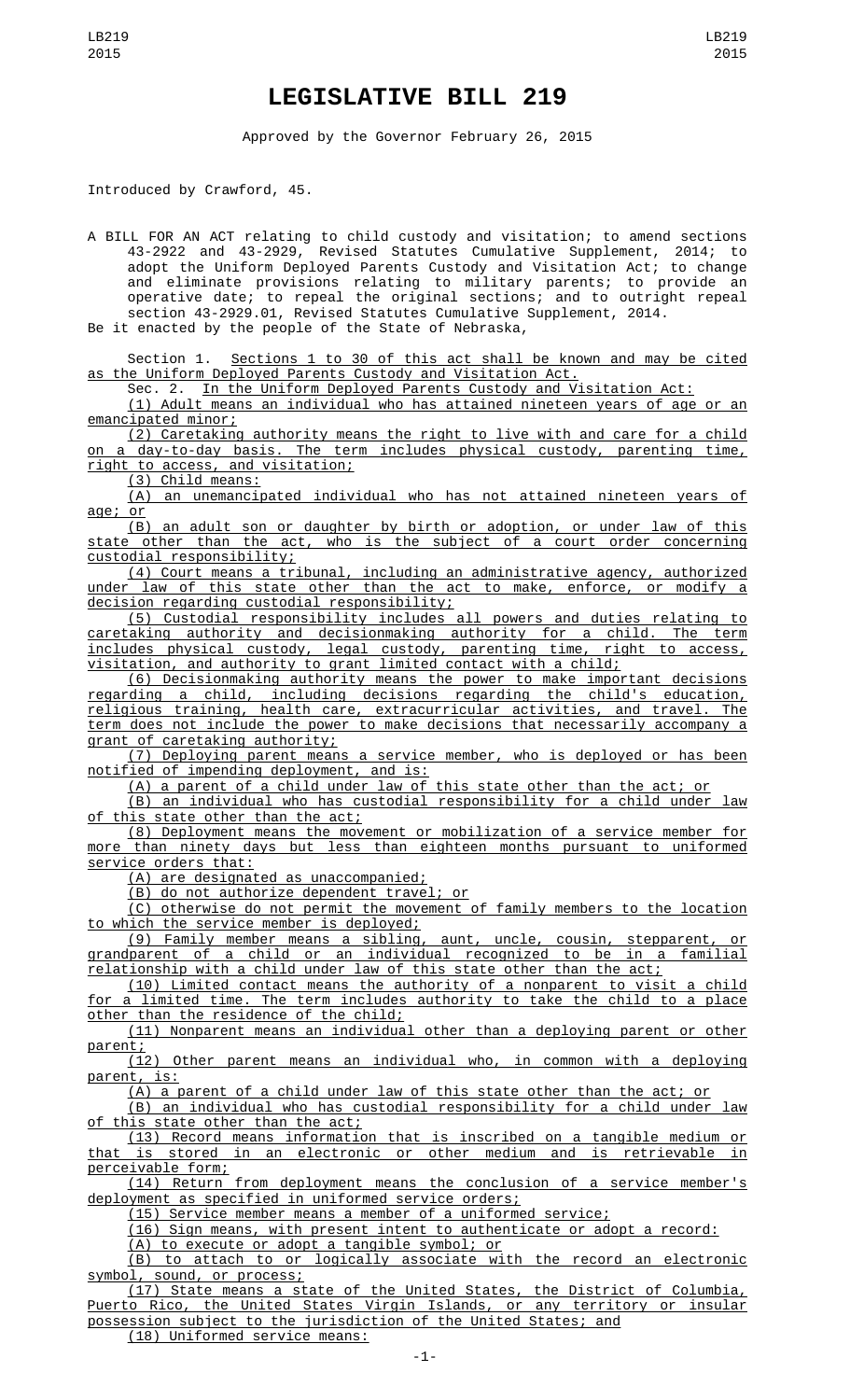(A) active and reserve components of the Army, Navy, Air Force, Marine Corps, or Coast Guard of the United States;

(B) the United States Merchant Marine;

(C) the commissioned corps of the United States Public Health Service;

(D) the commissioned corps of the National Oceanic and Atmospheric Administration of the United States; or

(E) the National Guard of a state.

Sec. 3. In addition to other remedies under the law of this state other than the Uniform Deployed Parents Custody and Visitation Act, if a court finds that a party to a proceeding under the act has acted in bad faith or intentionally failed to comply with the act or a court order issued under the act, the court may assess reasonable attorney's fees and costs against the party and order other appropriate relief.

Sec. 4. (a) A court may issue an order regarding custodial responsibility under the Uniform Deployed Parents Custody and Visitation Act only if the court has jurisdiction under the Uniform Child Custody Jurisdiction and Enforcement Act.

(b) If a court has issued a temporary order regarding custodial responsibility pursuant to sections 13 to 23 of this act, the residence of the deploying parent is not changed by reason of the deployment for the purposes of <u>Uniform Child Custody Jurisdiction and Enforcement Act during the</u> deployment.

(c) If a court has issued a permanent order regarding custodial responsibility before notice of deployment and the parents modify that order temporarily by agreement pursuant to sections 8 to 12 of this act, the residence of the deploying parent is not changed by reason of the deployment for the purposes of the Uniform Child Custody Jurisdiction and Enforcement Act.

(d) If a court in another state has issued a temporary order regarding custodial responsibility as a result of impending or current deployment, the residence of the deploying parent is not changed by reason of the deployment for the purposes of the Uniform Child Custody Jurisdiction and Enforcement Act.

(e) This section does not prevent a court from exercising temporary emergency jurisdiction under the Uniform Child Custody Jurisdiction and Enforcement Act.

Sec. 5. (a) Except as otherwise provided in subsection (d) of this section and subject to subsection (c) of this section, a deploying parent shall notify in a record the other parent of a pending deployment not later than seven days after receiving notice of deployment unless reasonably prevented from doing so by the circumstances of service. If the circumstances of service prevent giving notification within the seven days, the deploying parent shall give the notification as soon as reasonably possible.

(b) Except as otherwise provided in subsection (d) of this section and subject to subsection (c) of this section, each parent shall provide in a record the other parent with a plan for fulfilling that parent's share of custodial responsibility during deployment. Each parent shall provide the plan as soon as reasonably possible after notification of deployment is given under subsection (a) of this section.

(c) If a court order currently in effect prohibits disclosure of the address or contact information of the other parent, notification of deployment under subsection (a) of this section, or notification of a plan for custodial responsibility during deployment under subsection (b) of this section, may be made only to the issuing court. If the address of the other parent is available to the issuing court, the court shall forward the notification to the other parent. The court shall keep confidential the address or contact information of the other parent.

(d) Notification in a record under subsection (a) or (b) of this section not required if the parents are living in the same residence and both parents have actual notice of the deployment or plan.

(e) In a proceeding regarding custodial responsibility, a court may consider the reasonableness of a parent's efforts to comply with this section.

Sec. 6. (a) Except as otherwise provided in subsection (b) of this section, an individual to whom custodial responsibility has been granted during deployment pursuant to sections 8 to 12 or 13 to 23 of this act shall notify the deploying parent and any other individual with custodial responsibility of a child of any change of the individual's mailing address or residence until the grant is terminated. The individual shall provide the notice to any court that has issued a custody or child support order concerning the child which is

<u>in effect.</u><br>(b) If (b) If a court order currently in effect prohibits disclosure of the address or contact information of an individual to whom custodial responsibility has been granted, a notification under subsection (a) of this section may be made only to the court that issued the order. The court shall keep confidential the mailing address or residence of the individual to whom custodial responsibility has been granted.

7. In a proceeding for custodial responsibility of a child of service member, a court may not consider a parent's past deployment or possible future deployment in itself in determining the best interest of the child but may consider any significant impact on the best interest of the child of the parent's past or possible future deployment.

Sec. 8. (a) The parents of a child may enter into a temporary agreement under sections 8 to 12 of this act granting custodial responsibility during deployment.

(b) An agreement under subsection (a) of this section must be: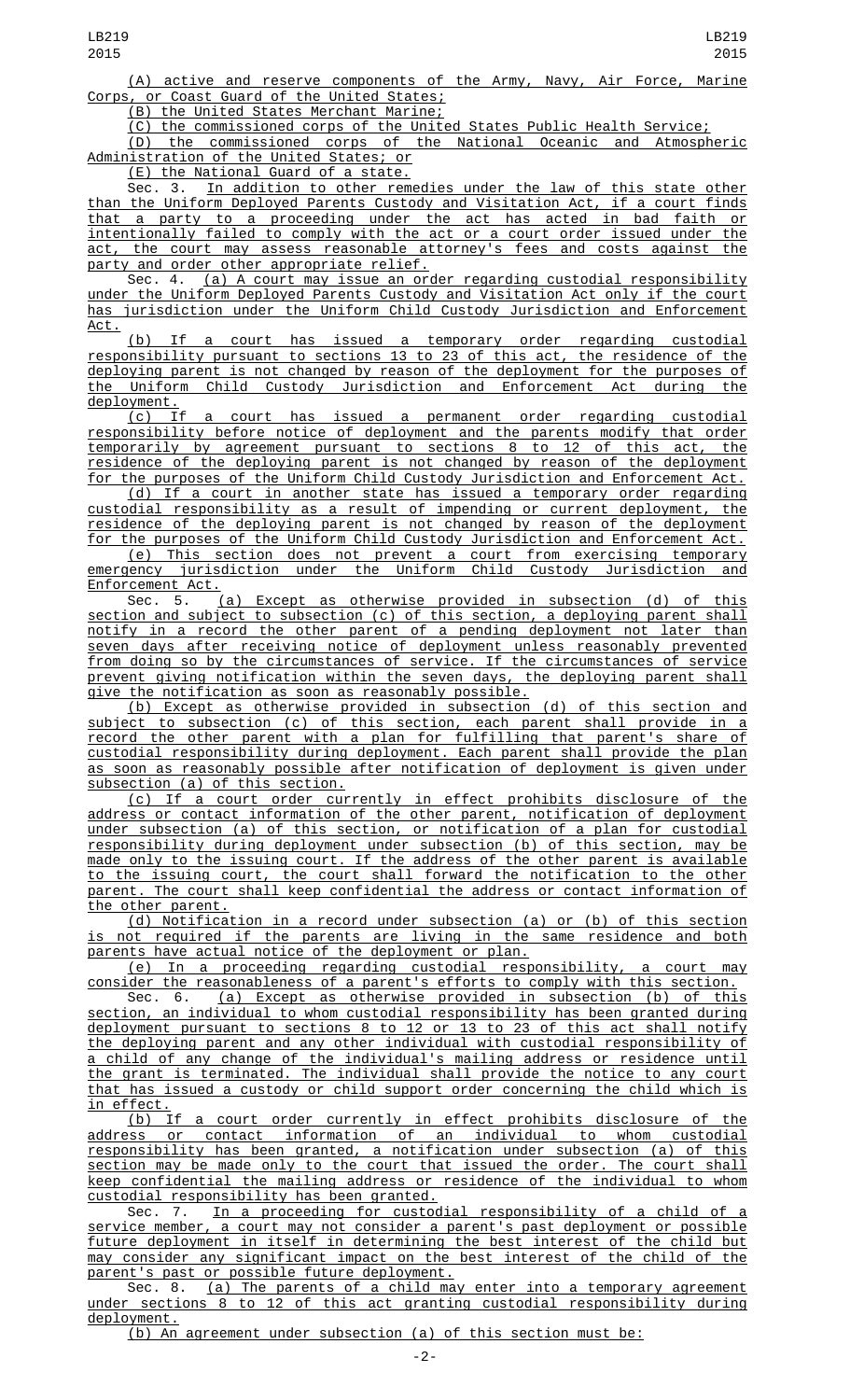(1) in writing; and

(2) signed by both parents and any nonparent to whom custodial responsibility is granted.

(c) Subject to subsection (d) of this section, an agreement under subsection (a) of this section, if feasible, must:

(1) identify the destination, duration, and conditions of the deployment that is the basis for the agreement;

(2) specify the allocation of caretaking authority among the deploying parent, the other parent, and any nonparent;

(3) specify any decisionmaking authority that accompanies a grant of caretaking authority;

(4) specify any grant of limited contact to a nonparent;

(5) if under the agreement custodial responsibility is shared by the other parent and a nonparent, or by other nonparents, provide a process to resolve any dispute that may arise;

(6) specify the frequency, duration, and means, including electronic means, by which the deploying parent will have contact with the child, any role to be played by the other parent in facilitating the contact, and the allocation of any costs of contact;

(7) specify the contact between the deploying parent and child during the time the deploying parent is on leave or is otherwise available;

(8) acknowledge that any party's child-support obligation cannot be modified by the agreement, and that changing the terms of the obligation during deployment requires modification in the appropriate court;

(9) provide that the agreement will terminate according to the procedures under sections 24 to 27 of this act after the deploying parent returns from deployment; and

(10) if the agreement must be filed pursuant to section 12 of this act, specify which parent is required to file the agreement.

(d) The omission of any of the items specified in subsection (c) of this section does not invalidate an agreement under this section.

Sec. 9. (a) An agreement under sections 8 to 12 of this act is temporary and terminates pursuant to sections 24 to 27 of this act after the deploying parent returns from deployment, unless the agreement has been terminated before that time by court order or modification under section 10 of this act. The agreement does not create an independent, continuing right to caretaking authority, decisionmaking authority, or limited contact in an individual to whom custodial responsibility is given.

(b) A nonparent who has caretaking authority, decisionmaking authority, or limited contact by an agreement under sections 8 to 12 of this act has standing to enforce the agreement until it has been terminated by court order, by modification under section 10 of this act, or under sections 24 to 27 of this act.

Sec. 10. (a) By mutual consent, the parents of a child may modify an agreement regarding custodial responsibility made pursuant to sections 8 to 12 of this act.

(b) If an agreement is modified under subsection (a) of this section before deployment of a deploying parent, the modification must be in writing and signed by both parents and any nonparent who will exercise custodial responsibility under the modified agreement.

(c) If an agreement is modified under subsection (a) of this section during deployment of a deploying parent, the modification must be agreed to in a record by both parents and any nonparent who will exercise custodial responsibility under the modified agreement.

Sec. 11. A deploying parent, by power of attorney, may delegate all or part of custodial responsibility to an adult nonparent for the period of deployment if no other parent possesses custodial responsibility under law of this state other than the Uniform Deployed Parents Custody and Visitation Act, or if a court order currently in effect prohibits contact between the child and the other parent. The deploying parent may revoke the power of attorney by signing a revocation of the power.

Sec. 12. An agreement or power of attorney under sections 8 to 12 of this act must be filed within a reasonable time with any court that has entered an order on custodial responsibility or child support that is in effect concerning the child who is the subject of the agreement or power. The case number and<br>heading of the pending case concerning custodial responsibility or child heading of the pending case concerning custodial responsibility or child support must be provided to the court with the agreement or power.

Sec. 13. In sections 13 to 23 of this act, close and substantial relationship means a relationship in which a significant bond exists between a child and a nonparent.

Sec. 14. (a) After a deploying parent receives notice of deployment and until the deployment terminates, a court may issue a temporary order granting custodial responsibility unless prohibited by the Servicemembers Civil Relief Act, 50 U.S.C. appendix sections 521 and 522, as the act exists on January 1, 2015. A court may not issue a permanent order granting custodial responsibility without the consent of the deploying parent.

(b) At any time after a deploying parent receives notice of deployment, either parent may file a motion regarding custodial responsibility of a child during deployment. The motion must be filed in a pending proceeding for custodial responsibility in a court with jurisdiction under section 4 of this act or, if there is no pending proceeding in a court with jurisdiction under section 4 of this act, in a new action for granting custodial responsibility during deployment.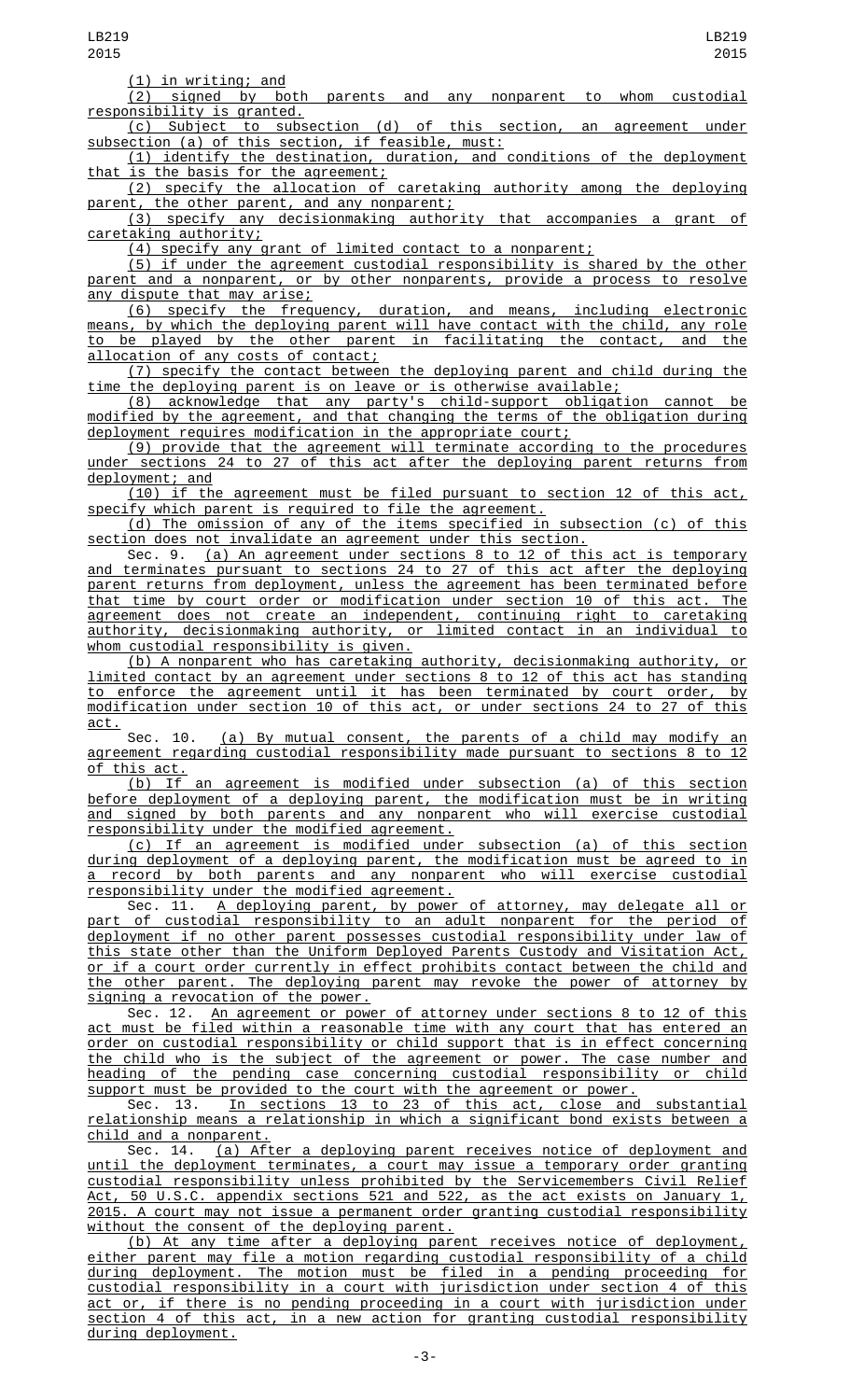Sec. 15. If a motion to grant custodial responsibility is filed under subsection (b) of section 14 of this act before a deploying parent deploys, the court shall conduct an expedited hearing.

Sec. 16. In a proceeding under sections 13 to 23 of this act, a party or witness who is not reasonably available to appear personally may appear, provide testimony, and present evidence by electronic means unless the court finds good cause to require a personal appearance.

Sec. 17. <u>In a proceeding for a grant of custodial responsibility pursuant</u> to sections 13 to 23 of this act, the following rules apply:

(1) A prior judicial order designating custodial responsibility in the event of deployment is binding on the court unless the circumstances meet the requirements of law of this state other than the Uniform Deployed Parents Custody and Visitation Act for modifying a judicial order regarding custodial responsibility.

(2) The court shall enforce a prior written agreement between the parents for designating custodial responsibility in the event of deployment, including an agreement executed under sections 8 to 12 of this act, unless the court finds that the agreement is contrary to the best interest of the child. finds that the agreement is contrary to the best interest of the child.

Sec. 18. (a) On a motion of a deploying parent and in accordance with the laws of this state, other than the Uniform Deployed Parents Custody and Visitation Act, if it is in the best interests of the child, a court may grant caretaking authority to a nonparent who is an adult family member of the child or an adult with whom the child has a close and substantial relationship. The court shall consider the following factors as related to the best interests of the child:

(1) The emotional, physical, and developmental needs of the minor child;

(2) The minor child's opinion or preference;

(3) The level of involvement and the extent of predeployment parenting responsibility exercised by the nonparent;

(4) The quality of the relationship between the minor child and the nonparent;

(5) The strength of the minor child's ties to the nonparent;

(6) The extent to which the delegation would interfere or support the minor child's existing school, sports, and extracurricular activities;

(7) The age, maturity, and living conditions of the nonparent; and

(8) The likelihood that allowing the delegation would increase or decrease the hostilities between the parties involved.

(b) Unless a grant of caretaking authority to a nonparent under subsection (a) of this section is agreed to by the other parent, the grant is limited to an amount of time not greater than:

(1) the amount of time granted to the deploying parent under a permanent custody order, but the court may add unusual travel time necessary to transport the child; or

(2) in the absence of a permanent custody order that is currently in effect, the amount of time that the deploying parent habitually cared for the child before being notified of deployment, but the court may add unusual travel time necessary to transport the child.<br>(c) A court may grant part of

a deploying parent's decisionmaking authority, if the deploying parent is unable to exercise that authority, to a nonparent who is an adult family member of the child or an adult with whom the child has a close and substantial relationship. If a court grants the authority to a nonparent, the court shall specify the decisionmaking powers granted, including decisions regarding the child's education, religious training, health care, extracurricular activities, and travel.

Sec. 19. <u>On motion of a deploying parent, and in accordance with the law</u> of this state other than the Uniform Deployed Parents Custody and Visitation Act, unless the court finds that the contact would be contrary to the best interest of the child, a court shall grant limited contact to a nonparent who is a family member of the child or an individual with whom the child has a close and substantial relationship.

Sec. 20. (a) A grant of authority under sections 13 to 23 of this act is temporary and terminates under sections 24 to 27 of this act after the return from deployment of the deploying parent, unless the grant has been terminated before that time by court order. The grant does not create an independent, continuing right to caretaking authority, decisionmaking authority, or limited contact in an individual to whom it is granted.

(b) A nonparent granted caretaking authority, decisionmaking authority, or limited contact under sections 13 to 23 of this act has standing to enforce the grant until it is terminated by court order or under sections 24 to 27 of this act.

Sec. 21. (a) An order granting custodial responsibility under sections 13 to 23 of this act must:

(1) designate the order as temporary; and<br>(2) identify to the extent feasible the destination, duration, (2) identify to the extent feasible the destination, duration, and conditions of the deployment.

(b) If applicable, an order for custodial responsibility under sections 13 to 23 of this act must:

(1) specify the allocation of caretaking authority, decisionmaking authority, or limited contact among the deploying parent, the other parent, and any nonparent;

(2) if the order divides caretaking or decisionmaking authority between individuals, or grants caretaking authority to one individual and limited contact to another, provide a process to resolve any dispute that may arise;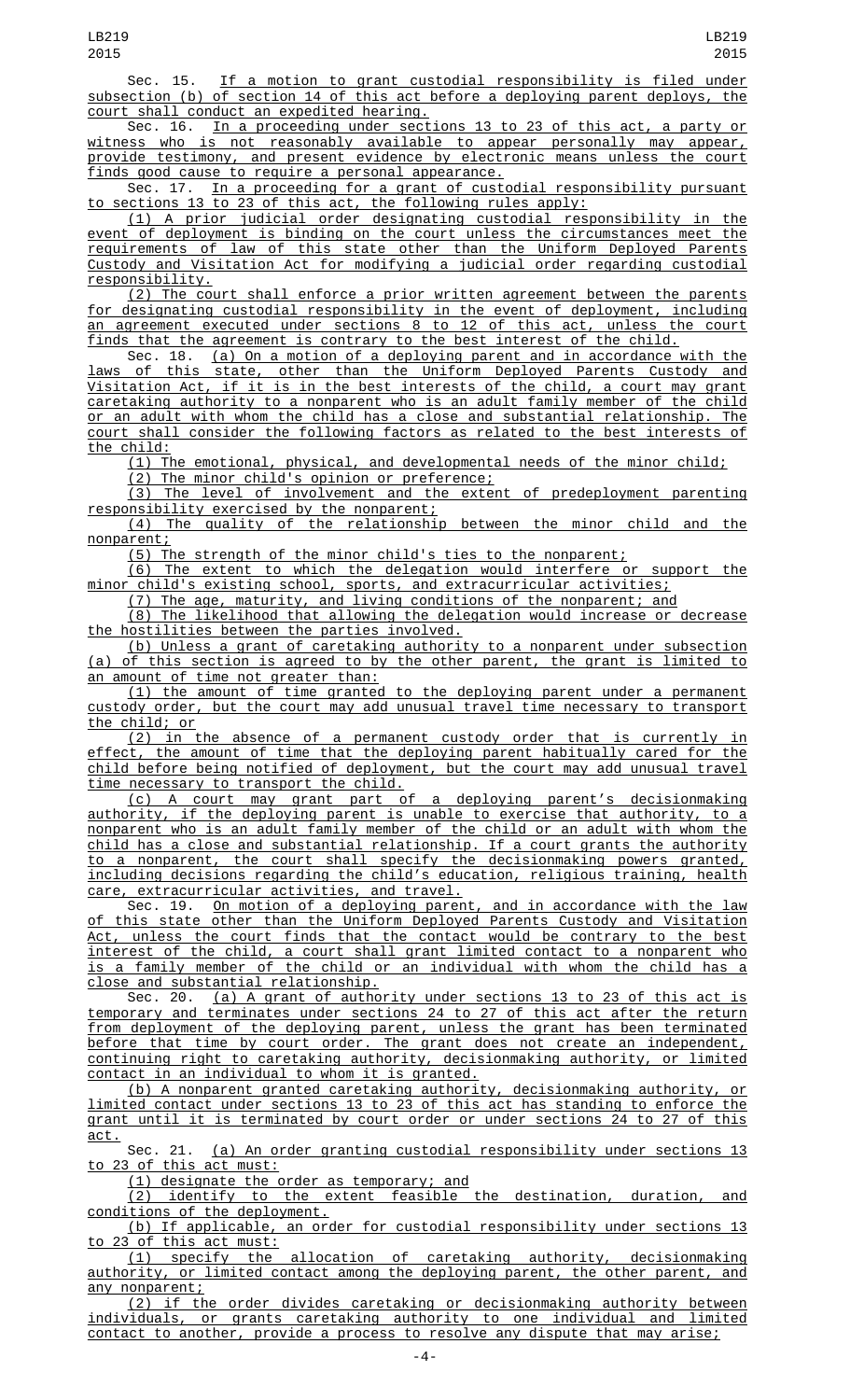(3) provide for liberal communication between the deploying parent and the child during deployment, including through electronic means, unless contrary to the best interest of the child, and allocate any costs of communications;

(4) provide for liberal contact between the deploying parent and the child during the time the deploying parent is on leave or otherwise available, unless contrary to the best interest of the child;

(5) provide for reasonable contact between the deploying parent and the child after return from deployment until the temporary order is terminated, even if the time of contact exceeds the time the deploying parent spent with the child before entry of the temporary order; and

(6) provide that the order will terminate pursuant to sections 24 to 27 of this act after the deploying parent returns from deployment.

Sec. 22. If a court has issued an order granting caretaking authority under sections 13 to 23 of this act, or an agreement granting caretaking authority has been executed under sections 8 to 12 of this act, the court may enter a temporary order for child support consistent with law of this state other than the Uniform Deployed Parents Custody and Visitation Act if the court has jurisdiction under the Uniform Interstate Family Support Act.

Sec. 23. (a) Except for an order under section 17 of this act, except as otherwise provided in subsection (b) of this section, and consistent with the Servicemembers Civil Relief Act, 50 U.S.C. appendix sections 521 and 522, as the act exists on January 1, 2015, on motion of a deploying or other parent or any nonparent to whom caretaking authority, decisionmaking authority, or limited contact has been granted, the court may modify or terminate the grant if the modification or termination is consistent with sections 13 to 23 of this act and it is in the best interest of the child. A modification is temporary and terminates pursuant to sections 24 to 27 of this act after the deploying parent returns from deployment, unless the grant has been terminated before that time by court order.

(b) On motion of a deploying parent, the court shall terminate a grant of limited contact.

Sec. 24. <u>(a) At any time after return from deployment, a temporary</u> agreement granting custodial responsibility under sections 8 to 12 of this act may be terminated by an agreement to terminate signed by the deploying parent and the other parent.

(b) A temporary agreement under sections 8 to 12 of this act granting custodial responsibility terminates:

(1) if an agreement to terminate under subsection (a) of this section specifies a date for termination, on that date; or

(2) if the agreement to terminate does not specify a date, on the date the agreement to terminate is signed by the deploying parent and the other parent.

(c) In the absence of an agreement under subsection (a) of this section to terminate, a temporary agreement granting custodial responsibility terminates under sections 8 to 12 of this act sixty days after the deploying parent gives notice to the other parent that the deploying parent has returned from deployment.

(d) If a temporary agreement granting custodial responsibility was filed a court pursuant to section 12 of this act, an agreement to terminate the temporary agreement also must be filed with that court within a reasonable time after the signing of the agreement. The case number and heading of the case concerning custodial responsibility or child support must be provided to the court with the agreement to terminate.

Sec. 25. At any time after a deploying parent returns from deployment, the deploying parent and the other parent may file with the court an agreement to terminate a temporary order for custodial responsibility issued under sections 13 to 23 of this act. After an agreement has been filed, the court shall issue an order terminating the temporary order effective on the date specified in the agreement. If a date is not specified, the order is effective

immediately.<br>Sec. 26. Sec. 26. After a deploying parent returns from deployment until a temporary agreement or order for custodial responsibility established under sections 8 to 12 or 13 to 23 of this act is terminated, the court shall issue a temporary order granting the deploying parent reasonable contact with the child unless it is contrary to the best interest of the child, even if the time of contact exceeds the time the deploying parent spent with the child before

deployment.<br>Sec. 27. (a) If an agreement between the parties to terminate a temporary order for custodial responsibility under sections 13 to 23 of this act has not been filed, the order terminates sixty days after the deploying parent gives notice to the other parent and any nonparent granted custodial responsibility that the deploying parent has returned from deployment.

(b) A proceeding seeking to prevent termination of a temporary order for custodial responsibility is governed by law of this state other than the Uniform Deployed Parents Custody and Visitation Act.

Sec. 28. In applying and construing the Uniform Deployed Parents Custody and Visitation Act, consideration must be given to the need to promote uniformity of the law with respect to its subject matter among states that enact it.

Sec. 29. The Uniform Deployed Parents Custody and Visitation Act modifies, limits, or supersedes the Electronic Signatures in Global and National Commerce Act, 15 U.S.C. 7001 et seq., but does not modify, limit, or supersede section 101(c) of that act, 15 U.S.C. 7001(c), or authorize electronic delivery of any of the notices described in section 103(b) of that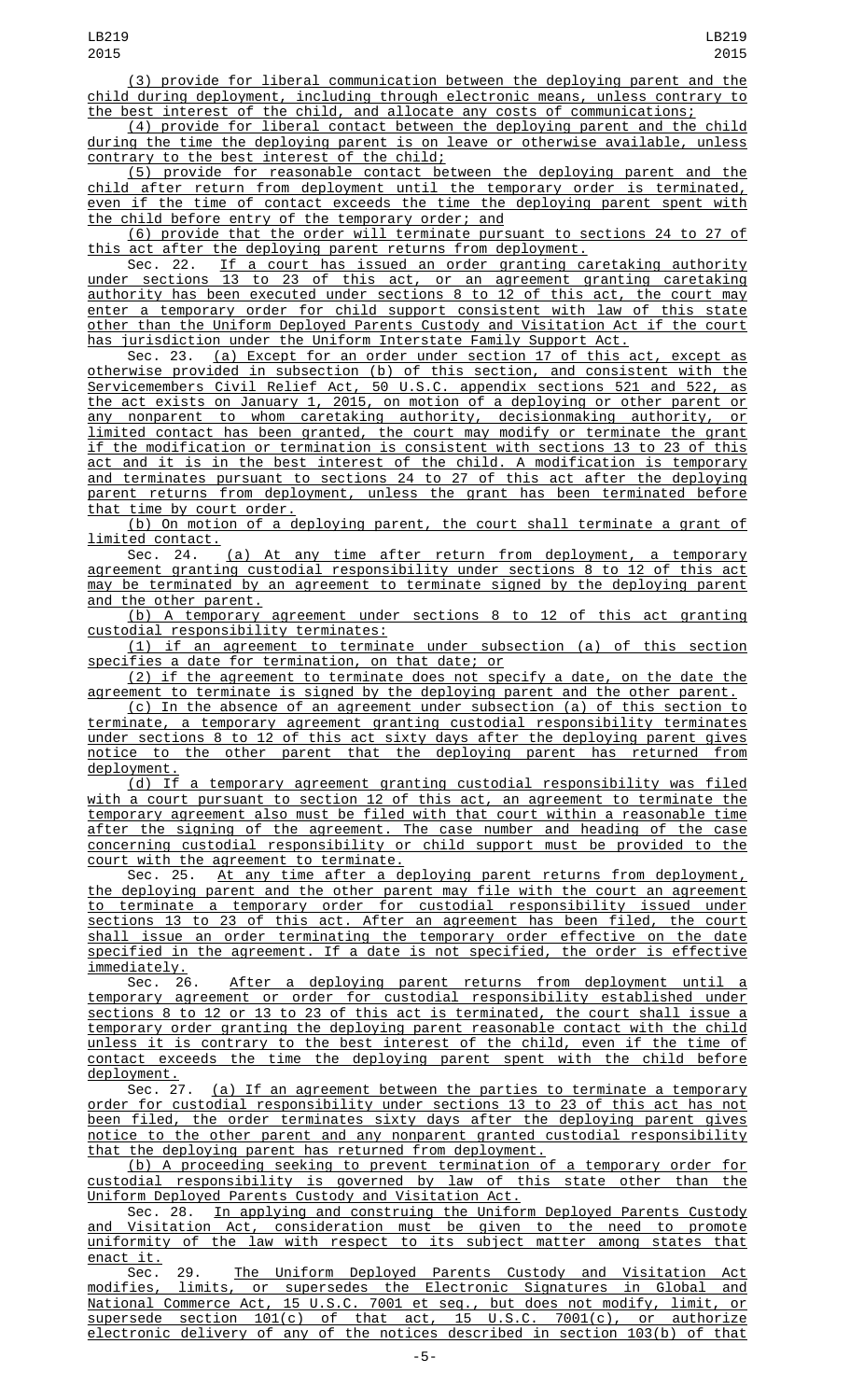LB219 2015

Sec. 30. The Uniform Deployed Parents Custody and Visitation Act does not affect the validity of a temporary court order concerning custodial responsibility during deployment which was entered before the operative date of this act.

LB219 2015

Sec. 31. Section 43-2922, Revised Statutes Cumulative Supplement, 2014, is amended to read:

43-2922 For purposes of the Parenting Act:

(1) Appropriate means reflective of the developmental abilities of the child taking into account any cultural traditions that are within the boundaries of state and federal law;

(2) Approved mediation center means a mediation center approved by the Office of Dispute Resolution;

(3) Best interests of the child means the determination made taking into account the requirements stated in <u>section</u> <del>sections</del> 43-2923 <u>or the Uniform</u> Deployed Parents Custody and Visitation Act if such act applies and 43-2929.01;

(4) Child means a minor under nineteen years of age;

(5) Child abuse or neglect has the same meaning as in section 28-710;

(6) Court conciliation program means a court-based conciliation program under the Conciliation Court Law;

(7) Custody includes legal custody and physical custody;

(8) Domestic intimate partner abuse means an act of abuse as defined in section 42-903 and a pattern or history of abuse evidenced by one or more of the following acts: Physical or sexual assault, threats of physical assault or sexual assault, stalking, harassment, mental cruelty, emotional abuse, intimidation, isolation, economic abuse, or coercion against any current or past intimate partner, or an abuser using a child to establish or maintain power and control over any current or past intimate partner, and, when they contribute to the coercion or intimidation of an intimate partner, acts of child abuse or neglect or threats of such acts, cruel mistreatment or cruel neglect of an animal as defined in section 28-1008, or threats of such acts, and other acts of abuse, assault, or harassment, or threats of such acts against other family or household members. A finding by a child protection agency shall not be considered res judicata or collateral estoppel regarding an act of child abuse or neglect or a threat of such act, and shall not be considered by the court unless each parent is afforded the opportunity to challenge any such determination;

(9) Economic abuse means causing or attempting to cause an individual to be financially dependent by maintaining total control over the individual's financial resources, including, but not limited to, withholding access to money or credit cards, forbidding attendance at school or employment, stealing from or defrauding of money or assets, exploiting the victim's resources for personal gain of the abuser, or withholding physical resources such as food, clothing, necessary medications, or shelter;

(10) Emotional abuse means a pattern of acts, threats of acts, or coercive tactics, including, but not limited to, threatening or intimidating to gain compliance, destruction of the victim's personal property or threats to do so, violence to an animal or object in the presence of the victim as a way to instill fear, yelling, screaming, name-calling, shaming, mocking, or criticizing the victim, possessiveness, or isolation from friends and family. Emotional abuse can be verbal or nonverbal;

(11) Joint legal custody means mutual authority and responsibility of the parents for making mutual fundamental decisions regarding the child's welfare, including choices regarding education and health;

(12) Joint physical custody means mutual authority and responsibility of the parents regarding the child's place of residence and the exertion of continuous blocks of parenting time by both parents over the child for significant periods of time;

(13) Legal custody means the authority and responsibility for making fundamental decisions regarding the child's welfare, including choices regarding education and health;

(14) Mediation means a method of nonjudicial intervention in which a trained, neutral third-party mediator, who has no decisionmaking authority, provides a structured process in which individuals and families in conflict work through parenting and other related family issues with the goal of achieving a voluntary, mutually agreeable parenting plan or related resolution; (15) Mediator means a mediator meeting the qualifications of section

43-2938 and acting in accordance with the Parenting Act;

(16) Military parent means a parent who is a member of the Army, Navy, Air Force, Marine Corps, Coast Guard, or Reserves of the United States or the National Guard;

(16 17) Office of Dispute Resolution means the office established under section  $25 - 2904$ ;

(17 18) Parenting functions means those aspects of the relationship in which a parent or person in the parenting role makes fundamental decisions and performs fundamental functions necessary for the care and development of a child. Parenting functions include, but are not limited to:

(a) Maintaining a safe, stable, consistent, and nurturing relationship with the child;

(b) Attending to the ongoing developmental needs of the child, including feeding, clothing, physical care and grooming, health and medical needs, emotional stability, supervision, and appropriate conflict resolution skills and engaging in other activities appropriate to the healthy development of the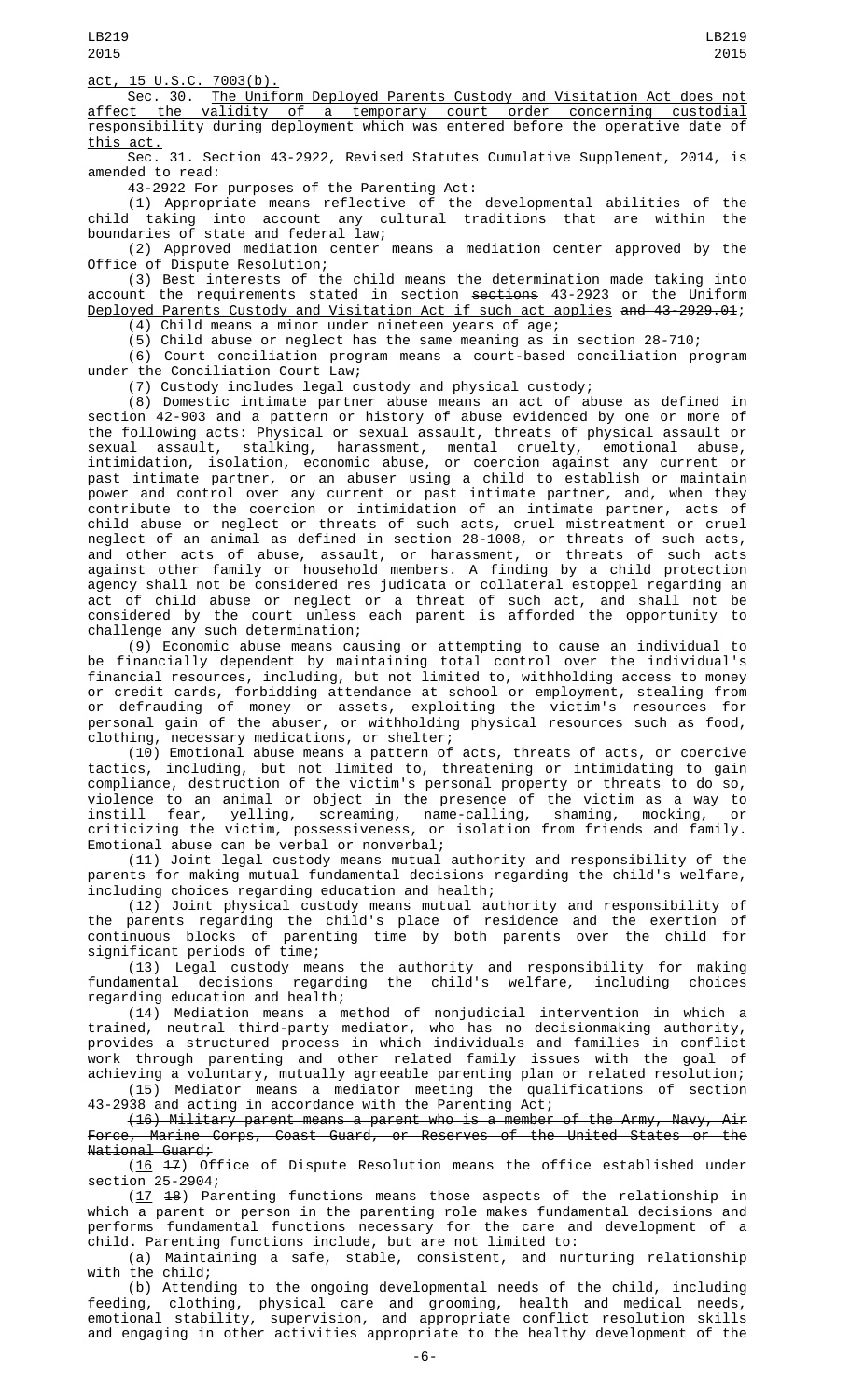child within the social and economic circumstances of the family;

(c) Attending to adequate education for the child, including remedial or other special education essential to the best interests of the child;

(d) Assisting the child in maintaining a safe, positive, and appropriate relationship with each parent and other family members, including establishing and maintaining the authority and responsibilities of each party with respect to the child and honoring the parenting plan duties and responsibilities;

(e) Minimizing the child's exposure to harmful parental conflict;

(f) Assisting the child in developing skills to maintain safe, positive, and appropriate interpersonal relationships; and

(g) Exercising appropriate support for social, academic, athletic, or other special interests and abilities of the child within the social and economic circumstances of the family;

 $(18 \t 19)$  Parenting plan means a plan for parenting the child that takes into account parenting functions;

(19 20) Parenting time, visitation, or other access means communication or time spent between the child and parent or stepparent, the child and a courtappointed guardian, or the child and another family member or members including stepbrothers or stepsisters;

 $(20, 21)$  Physical custody means authority and responsibility regarding the child's place of residence and the exertion of continuous parenting time for significant periods of time;

(21 22) Provisions for safety means a plan developed to reduce risks of harm to children and adults who are victims of child abuse or neglect, domestic intimate partner abuse, or unresolved parental conflict;

(22 23) Remediation process means the method established in the parenting plan which maintains the best interests of the child and provides a means to identify, discuss, and attempt to resolve future circumstantial changes or conflicts regarding the parenting functions and which minimizes repeated litigation and utilizes judicial intervention as a last resort;

(23 24) Specialized alternative dispute resolution means a method of nonjudicial intervention in high conflict or domestic intimate partner abuse cases in which an approved specialized mediator facilitates voluntary mutual development of and agreement to a structured parenting plan, provisions for safety, a transition plan, or other related resolution between the parties;

 $(24, 25)$  Transition plan means a plan developed to reduce exposure of the child and the adult to ongoing unresolved parental conflict during parenting time, visitation, or other access for the exercise of parental functions; and

(25 26) Unresolved parental conflict means persistent conflict in which parents are unable to resolve disputes about parenting functions which has a potentially harmful impact on a child.

Sec. 32. Section 43-2929, Revised Statutes Cumulative Supplement, 2014, is amended to read:

43-2929 (1) In any proceeding in which parenting functions for a child are at issue under Chapter 42, a parenting plan shall be developed and shall be approved by the court. Court rule may provide for the parenting plan to be developed by the parties or their counsel, a court conciliation program, an approved mediation center, or a private mediator. When a parenting plan has not been developed and submitted to the court, the court shall create the parenting plan in accordance with the Parenting Act. A parenting plan shall serve the best interests of the child pursuant to sections 42-364 <u>and</u>  $_{\mathcal{T}}$  43-2923 $_{\mathcal{T}}$  <u>or the</u> Uniform Deployed Parents Custody and Visitation Act if such act applies and 43-2929.01 and shall:

(a) Assist in developing a restructured family that serves the best interests of the child by accomplishing the parenting functions; and

(b) Include, but not be limited to, determinations of the following:

(i) Legal custody and physical custody of each child;

(ii) Apportionment of parenting time, visitation, or other access for each child, including, but not limited to, specified religious and secular holidays, birthdays, Mother's Day, Father's Day, school and family vacations, and other special occasions, specifying dates and times for the same, or a formula or method for determining such a schedule in sufficient detail that, if necessary, the schedule can be enforced in subsequent proceedings by the court, and set out appropriate times and numbers for telephone access;

(iii) Location of the child during the week, weekend, and given days during the year;

(iv) A transition plan, including the time and places for transfer of the child, method of communication or amount and type of contact between the parties during transfers, and duties related to transportation of the child during transfers;

(v) Procedures for making decisions regarding the day-to-day care and control of the child consistent with the major decisions made by the person or persons who have legal custody and responsibility for parenting functions;

(vi) Provisions for a remediation process regarding future modifications to such plan;

(vii) Arrangements to maximize the safety of all parties and the child;

(viii) Provisions to ensure regular and continuous school attendance and progress for school-age children of the parties; and

(ix) Provisions for safety when a preponderance of the evidence establishes child abuse or neglect, domestic intimate partner abuse, unresolved parental conflict, or criminal activity which is directly harmful to a child.

(2) A parenting plan shall require that the parties notify each other of a change of address, except that the address or return address shall only include